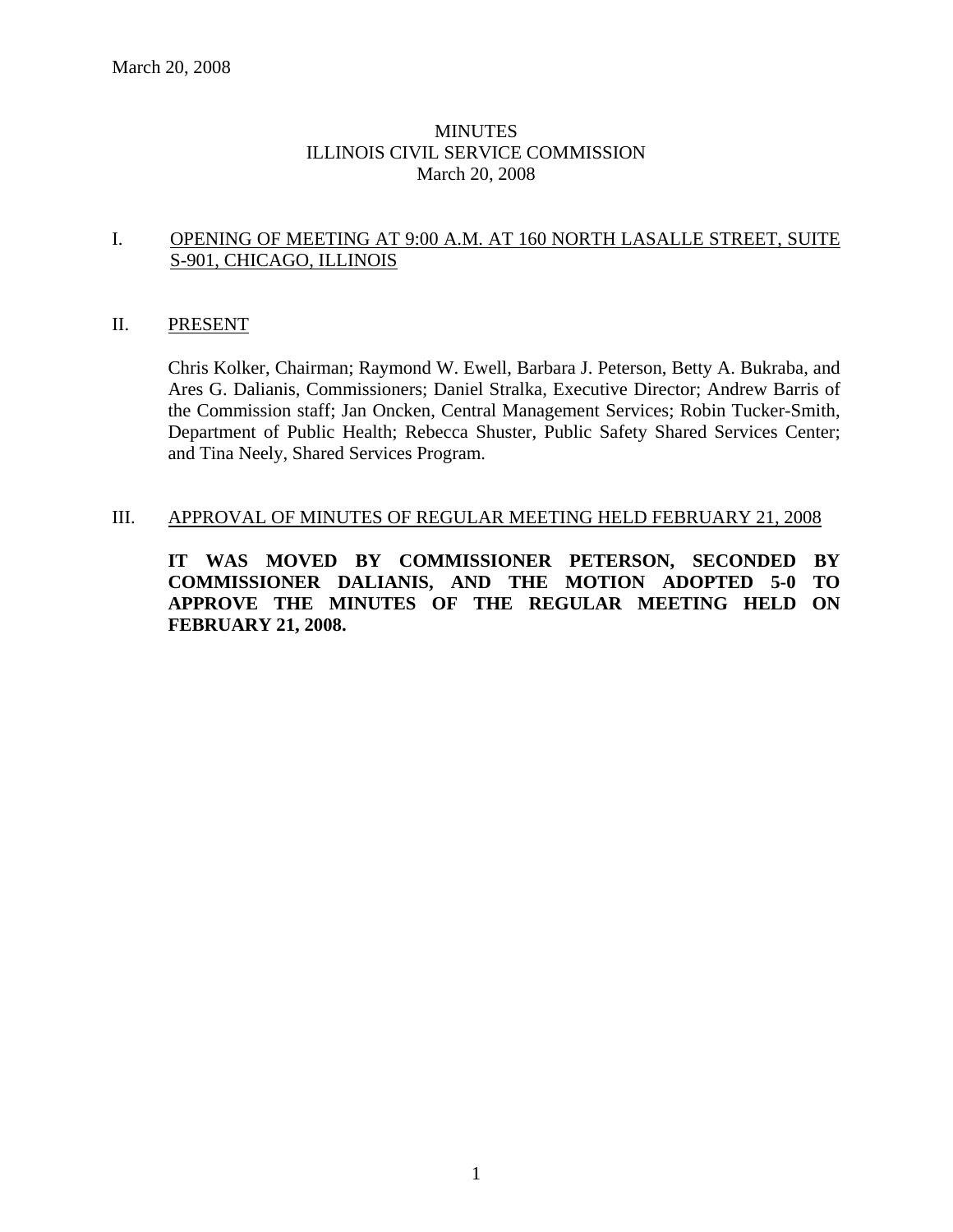#### IV. **EXEMPTIONS UNDER SECTION 4d(3) OF THE PERSONNEL CODE**

# A. Report on Exempt Positions

| <u>Agency</u>                         | Total<br>Employees | Number of Exempt<br><b>Positions</b> |
|---------------------------------------|--------------------|--------------------------------------|
|                                       |                    |                                      |
|                                       |                    |                                      |
|                                       |                    |                                      |
|                                       |                    |                                      |
| Central Management Services 1,532 105 |                    |                                      |
|                                       |                    |                                      |
|                                       |                    |                                      |
|                                       |                    |                                      |
|                                       |                    |                                      |
|                                       |                    |                                      |
|                                       |                    |                                      |
|                                       |                    |                                      |
|                                       |                    |                                      |
|                                       |                    |                                      |
|                                       |                    |                                      |
|                                       |                    |                                      |
|                                       |                    |                                      |
|                                       |                    |                                      |
|                                       |                    |                                      |
|                                       |                    |                                      |
|                                       |                    |                                      |
|                                       |                    |                                      |
|                                       |                    |                                      |
|                                       |                    |                                      |
|                                       |                    |                                      |
|                                       |                    |                                      |
|                                       |                    |                                      |
|                                       |                    |                                      |
|                                       |                    |                                      |
|                                       |                    |                                      |
|                                       |                    |                                      |
|                                       |                    |                                      |
|                                       |                    |                                      |
|                                       |                    |                                      |
|                                       |                    |                                      |
|                                       |                    |                                      |
|                                       |                    |                                      |
|                                       |                    |                                      |
|                                       |                    |                                      |
|                                       |                    |                                      |
|                                       |                    |                                      |
|                                       |                    |                                      |
|                                       |                    |                                      |
|                                       |                    |                                      |
|                                       |                    |                                      |
|                                       |                    |                                      |
|                                       |                    |                                      |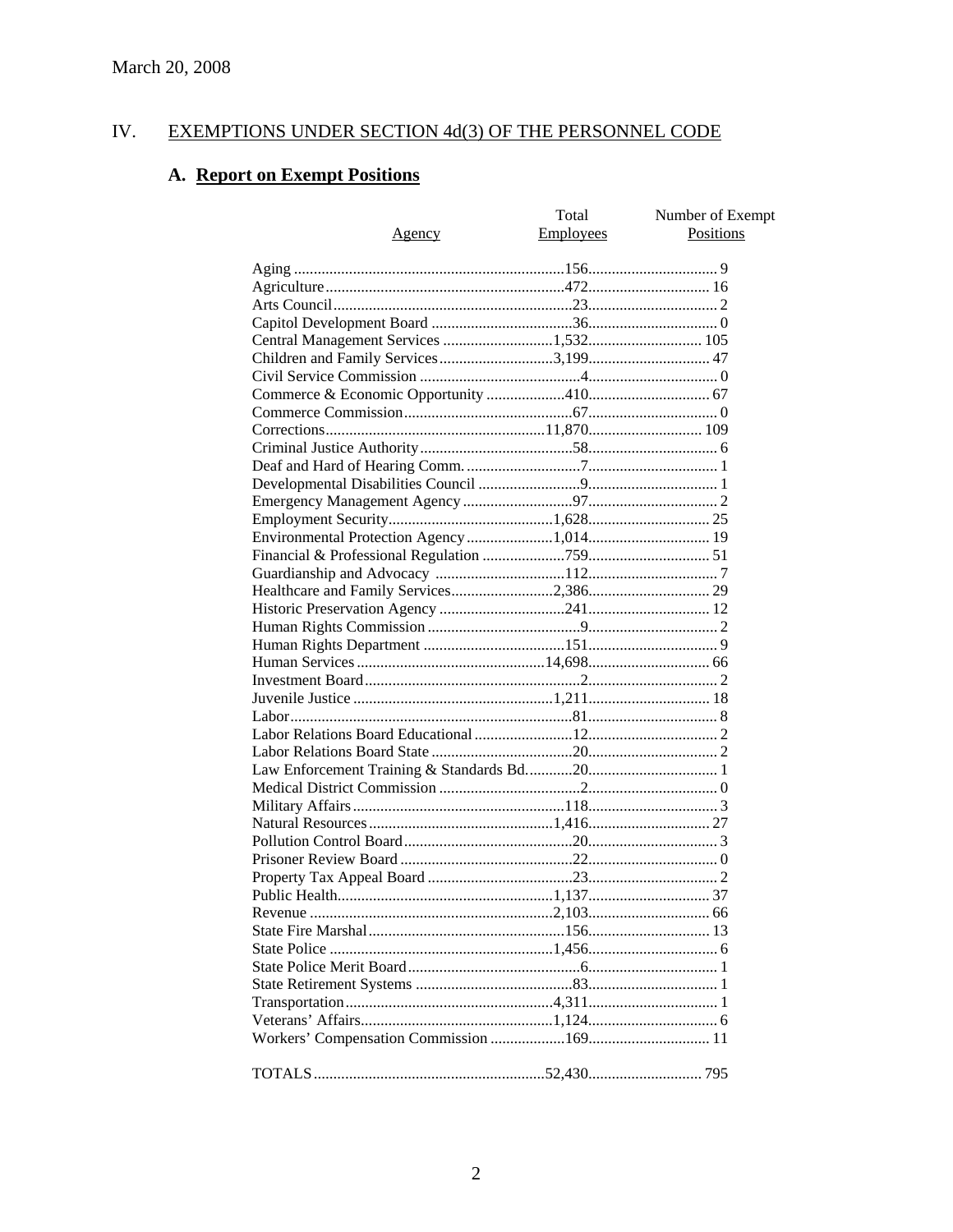# **B. Governing Rule - Jurisdiction B Exemptions**

- a) Before a position shall qualify for exemption from Jurisdiction B under Section 4d(3) of the Personnel Code, the position shall be directly responsible to:
	- 1. The Governor, or
	- 2. A departmental director or assistant director appointed by the Governor, or
	- 3. A board or commission appointed by the Governor, or
	- 4. The head of an agency created by Executive Order, or the director or assistant director of an agency carrying out statutory powers, whose offices are created by the Governor subject to legislative veto under Article V, Section 11, of the Constitution of 1970, which agency head, director, or assistant director may themselves be subject to exemption under Section 4d(3), or
	- 5. In an agency having a statutory assistant director, a deputy director exercising full line authority under the director for all operating entities of the agency, provided the statutory role of assistant director is vacant or is assigned clearly distinct and separate duties from the deputy director and as a colleague to him, or
	- 6. A line position organizationally located between the director and/or assistant director and a subordinate statutorily exempt position(s), provided the position proposed for exemption has line authority over the statutory exempt position(s), or
	- 7. The elected head of an independent agency in the executive, legislative, or judicial branch of government.
- b) If a position meets the above criterion, it must, in addition, be responsible for one or more of the following before it shall be approved as exempt:
	- 1. Directs programs defined by statute and/or departmental, board, or commission policy or possess significant authority when acting in the capacity of a director of programs to bind the agency.
	- 2. Makes decisions in exercising principal responsibility for the determination or execution of policy which fix objectives or state the principles to control action toward operating objectives of one or more divisions, such decisions being subject to review or reversal only by the director, assistant director, board or commission.
	- 3. Participates in the planning and programming of departmental, board, or commission activities, integrating the plans and projections of related divisions, and the scheduling of projected work programs of those agencies.

\* \* \*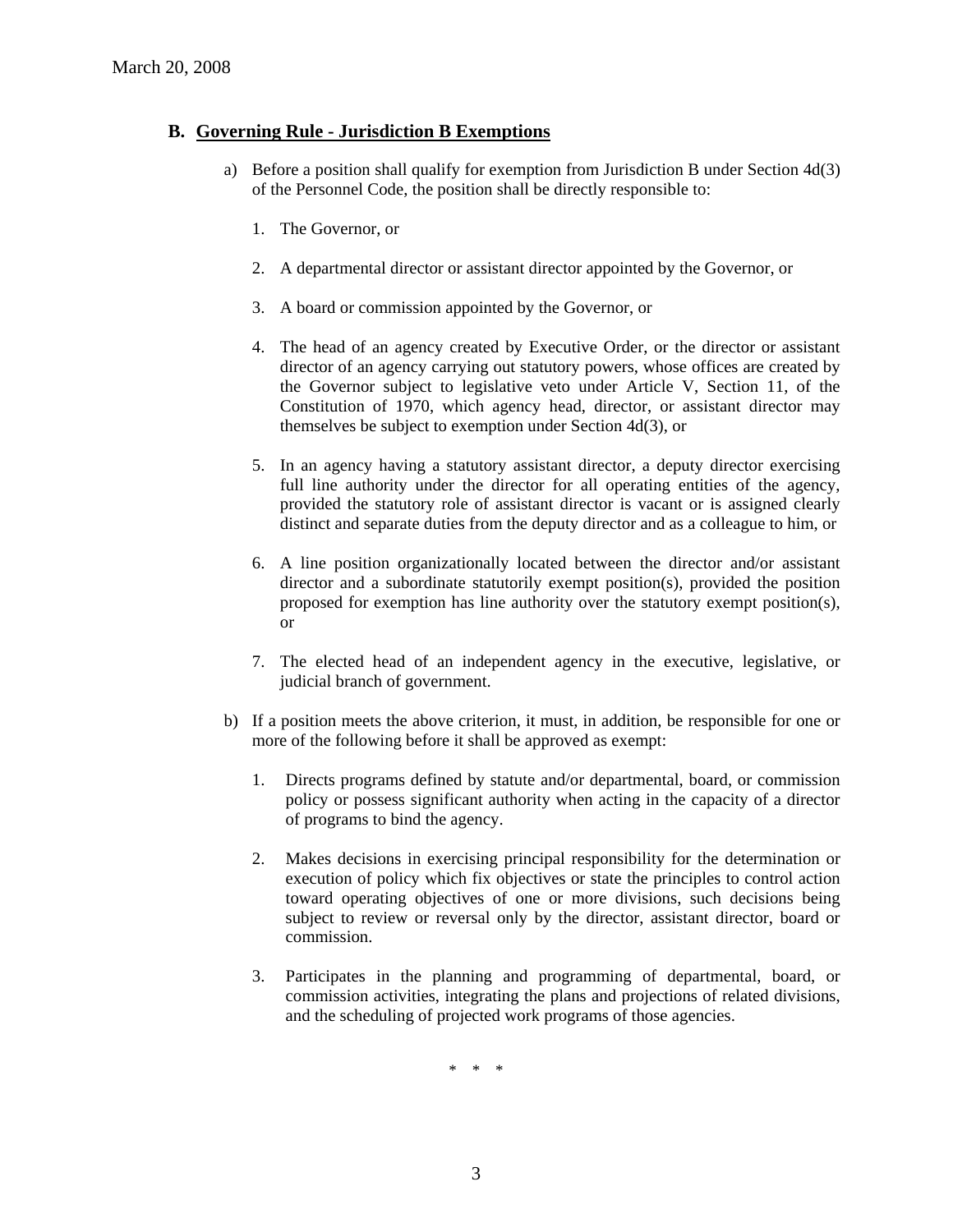# **C. Requests for 4d(3) Exemption**

• With regard to Item C, Executive Director Daniel Stralka explained that this request is for exemption for the Assistant Warden of Operations for the Northern Reception and Classification Center (NR&CC) and the Minimum Security Unit located at Stateville Correctional Center. According to the documentation submitted by the agency, this position reports to the Warden of Stateville Correctional Center, who reports to District 1 Deputy Director, who reports to the Chief of Operations, who reports to the Chief of Staff, who in turn reports to the Director – five levels removed from the Agency Director. The agency clarified this to indicate that the Chief of Staff is not in the chain of command, making this position only four levels removed from the Director. The agency is relying on an exception to the reporting requirement that was first utilized by the Commission approximately 30 years ago when it first granted 4d(3) exemption to Assistant Wardens of Programs and Operations at correctional centers since they function as the heads of the institutions in the absence of the warden. Such 4d(3) positions exist at every correctional center. However, the twist in this case is that the Stateville Correctional Center already has 4d(3) exempt Assistant Wardens of Programs and Operations. In this case, the agency is arguing that Stateville houses two separate "facilities" – one being the correctional center and the other being the Northern Reception and Classification Center – and that each, due to the number of inmates – approximately 1500 at each – and their separate security, dietary, healthcare and recreation staffs is entitled to their own principal policy exempt Assistant Wardens of Programs and Operations.

Even though the Department of Corrections considers them separate facilities, they are in close proximity, only one mile apart, and, importantly, the Assistant Wardens for both the corrections facility and the Northern Reception and Classification Center would report to the same person, the Warden of Stateville. There is only one Warden for Stateville. That is noteworthy due to the basis of the exemption for Assistant Wardens.

Executive Director Stralka noted that Section 4d(3) calls for the Commission to use its judgment when approving requests for principal policy exemption requests. In this case, from a historical perspective, the Commission made a determination back in 1980 to exempt Assistant Warden positions for the reasons set forth above. Staff is unaware of any prior request from Corrections in which it sought 4d(3) exemption for more than two Assistant Wardens at any physical correctional location. From that perspective, the request should be denied. However, there are unusual circumstances present which also favor granting this exemption such as the programmatic distinction between the correctional program and the Northern Reception and Classification Center program, one mile physical separation, separate staffs, and the size of both programs at Stateville. There is nothing historically that indicates whether such factors were ever considered by the Commission in any Department of Corrections Assistant Warden exemption requests.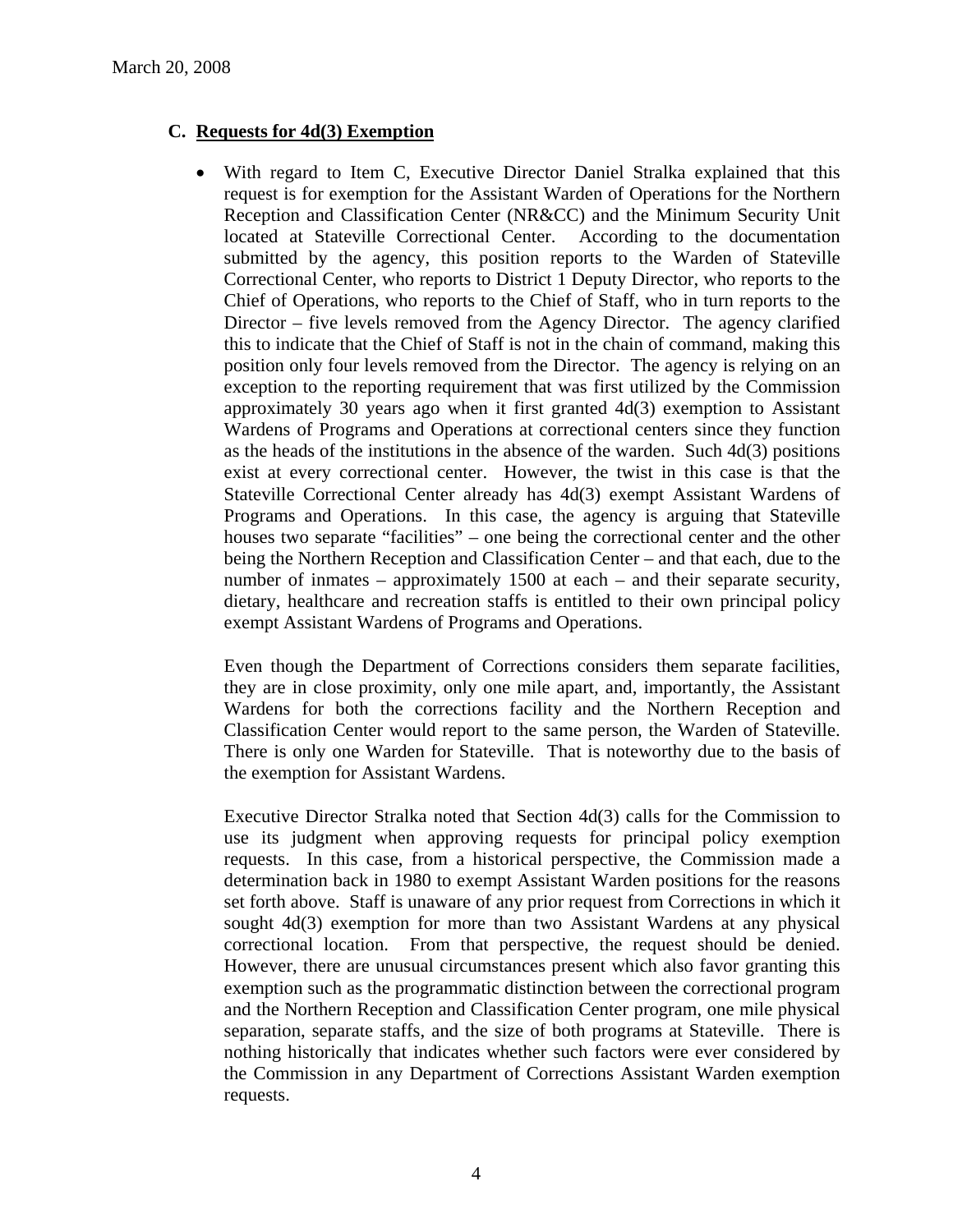Another tangential issue is the reported potential closing of the Stateville correctional facility with the inmates to be transferred to Thomson, though if that occurs and the Northern Reception and Classification Center program stays at Stateville that would argue in favor of granting their exemption since the basis for the exemptions of the two Assistant Wardens for Stateville Corrections would be removed. The agency has indicated that the proposal is not to close Stateville, but to transfer the maximum security prisoners out.

Rebecca Shuster was present to address the Commission regarding these exemption requests, to correct or add to any of the Staff comments, and to respond to any questions the Commission may have. Before turning the floor over to her, Executive Director Stralka requested that if the Commission grants this request, it should make a special note to indicate that it is not setting any general precedent for the approval of more than two Assistant Wardens to receive 4d(3) exemption at any Department of Corrections correctional facility, and is only doing so due to the distinctions between the two programs served at this correctional location.

Rebecca Shuster, Assistant Deputy Director, Human Resources Strategic Processes, Public Safety Shared Services Center, explained to the Commissioners that Stateville is a unique correctional facility in that it houses three different programs: a maximum security program; a minimum security program; and the Northern Reception and Classification Center. The Department of Corrections has an agreement with Cook County to maintain the NR&CC, and Cook County transfers 600 prisoners a week to Stateville. Even though it is called the Stateville Correctional Center, it is in reality home to "two huge facilities" - the prison and the NR&CC - each staffed with its own Assistant Warden of Operations who has responsibility for the security staff and an Assistant Warden of Programs who has responsibility for the administration and programs in each facility while the Warden has overall responsibility for both facilities in Stateville. Commissioner Peterson inquired whether Stateville would be closing, and Rebecca Shuster responded that only the maximum security operation is being contemplated for relocation. It would still house minimum security inmates and it was anticipated that this population would increase. Ms. Shuster also noted that the Reception and Classification Center for the southern part of the State is located at the Graham Correctional Center and only houses 325 inmates. Due to its smaller size, the agency has no intent to request any additional 4d(3) positions at Graham. Commissioner Dalianis inquired whether the granting of this request would be consistent with past Commission practice. Executive Director Stralka responded that it would, provided the Commission views the NR&CC as a separate program or facility from the incarceration program at Stateville. Chairman Kolker noted that there were other principal policy exempt positions on the organizational chart at the same reporting level as the requested position. Executive Director Stralka indicated that as the Department of Corrections has added administrative layers since 1980, the Assistant Wardens of Programs and Operations positions at each correctional center have been pushed further away from the agency Director. However, when 4d(3) exemptions for these positions were first considered and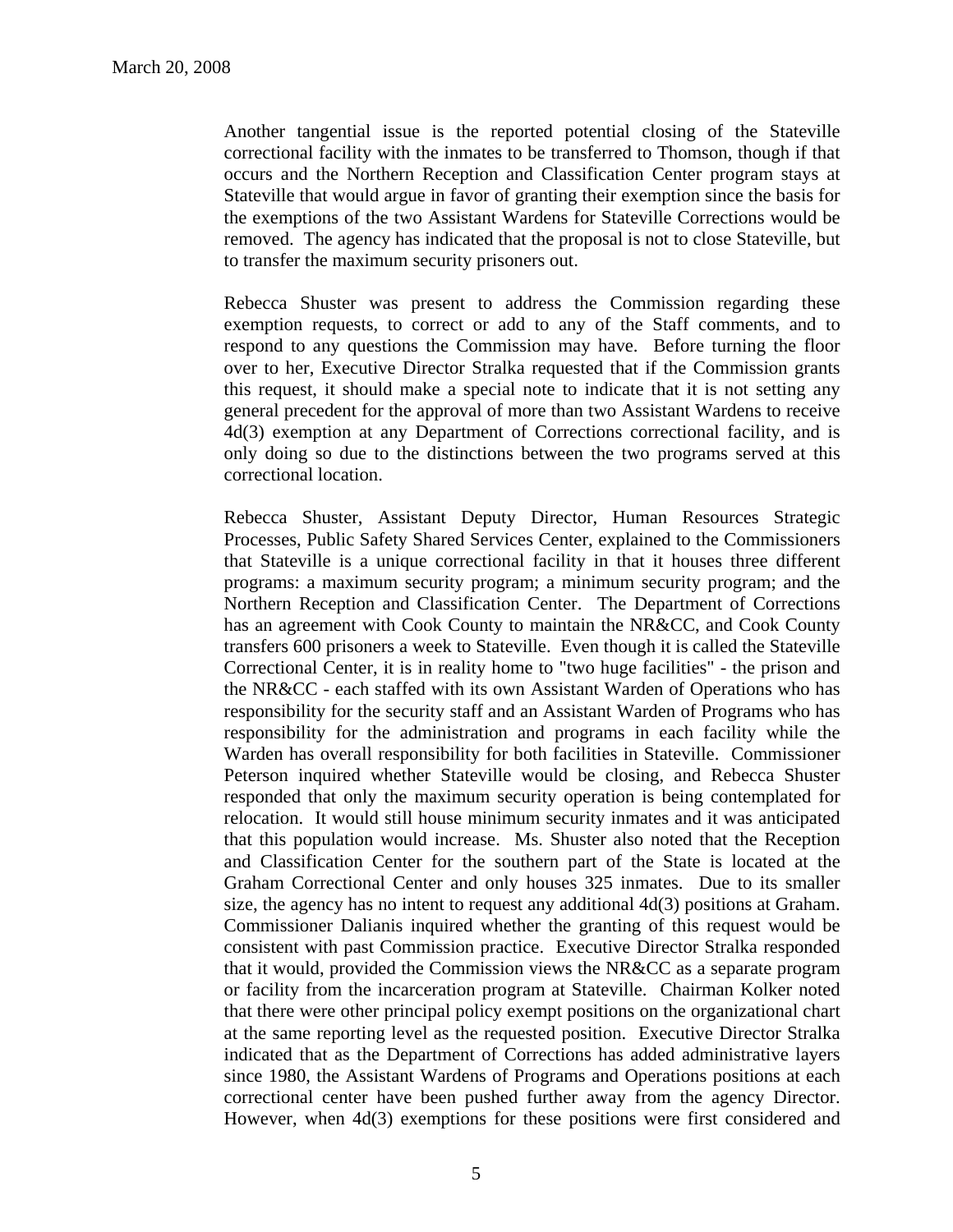granted starting in 1980, the basis for the exemption - that when an Assistant Warden is the duty warden, they act as the de facto warden and the decisions they make affect the institutions in the same manner that decisions the actual wardens make - has not changed regardless of how many organizational levels removed they are from the Director. This applies to all Assistant Warden positions throughout the Department of Corrections.

- With regard to Items D1, D2, and D3, Executive Director Stralka noted the requests are for the following fiscal positions within the Public Safety Shared Services Center:
	- I. Assistant Deputy Director, Fiscal Operations
	- II. Assistant Deputy Director, Fiscal Accounting Compliance
	- III. Assistant Deputy Director, Fiscal Strategic Planning

These positions will report to the Fiscal Deputy Director of the Shared Services Center (SSC), a position that has also been described as the Chief Fiscal Officer which reports to the Shared Services Center Director. To meet the reporting requirement, this is similar in an agency to a Deputy Director who is the equivalent of a statutory Assistant Director. This also requires treatment of the SSC Director to be treated as the equivalent of an agency director. The Fiscal Deputy Director was previously granted 4d(3) exempt status and is the principal policy developer with regard to all aspects of financial administration in the Shared Services Center. These positions will have principal administrative responsibility for the way in which the following fiscal functions are carried out in and for the benefit of their subordinate agencies, with these being split between the three positions:

- I. Fiscal Operations: fixed assets/property control, accounts receivable/locally held funds, accounts payable, mailroom and field services. A similar position was previously granted 4d(3) exemption for the Administrative & Regulatory Shared Services Center.
- II. Fiscal Accounting Compliance: financial reporting, grant and cost accounting. This position will also be the liaison with the Auditor General's office. A similar position was previously granted 4d(3) exemption for the Administrative & Regulatory Shared Services Center.
- III. Fiscal Strategic Planning: purchasing and budget.

Executive Director Stralka noted that the Public Safety Shared Services Center is requesting three subordinate positions to perform these fiscal functions while the Administrative & Regulatory Shared Services Center only requested two positions. The Center's position was that it believes an additional position was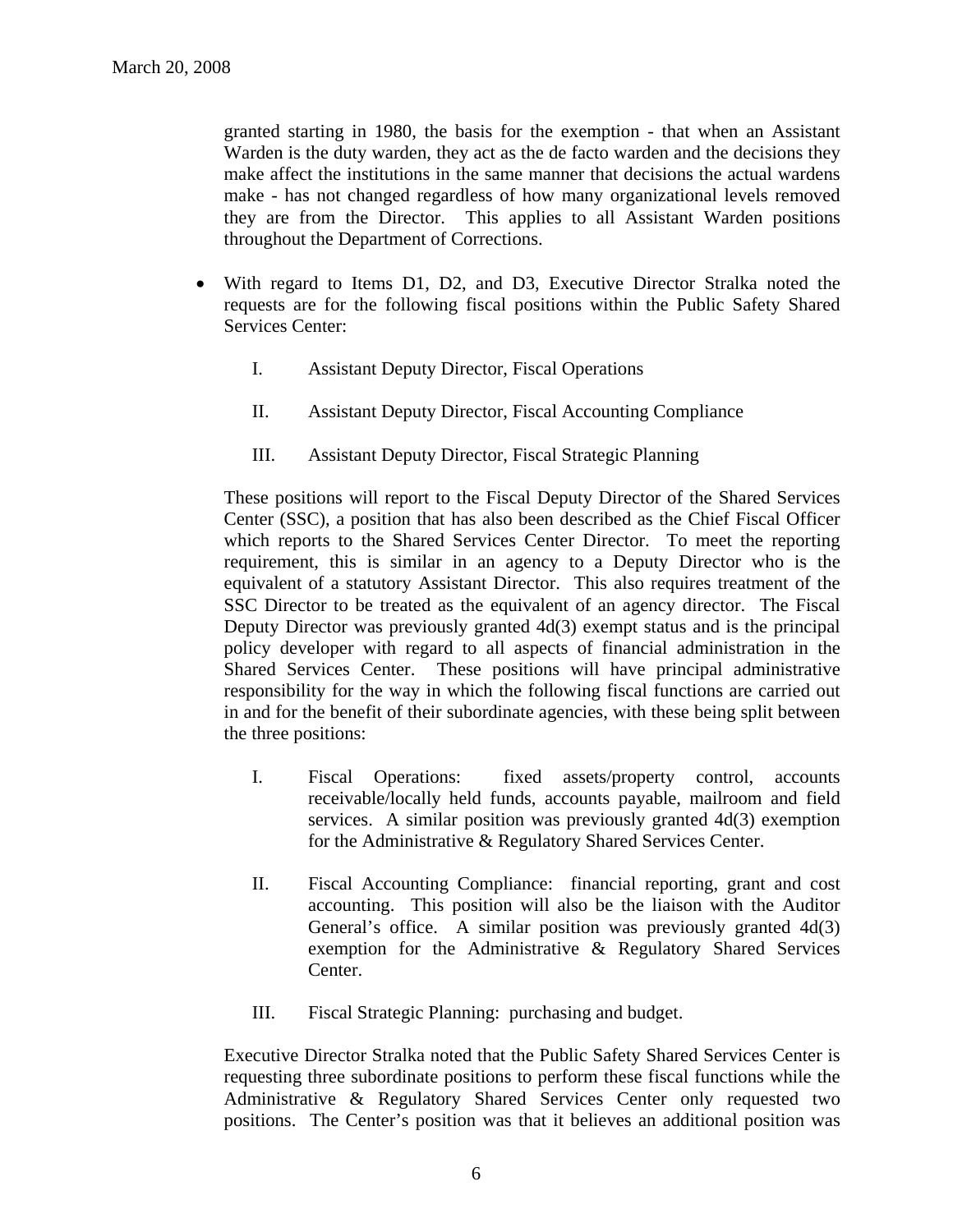justified due to the significant grant management responsibility that Public Safety has compared to the Administrative & Regulatory, and also since the budgeting function is being included in the Public Safety fiscal function and that is not included in the Administrative & Regulatory. This position will be responsible for approximately 65 grants in excess of \$450,000,000. Executive Director Stralka also noted that the Commission has previously granted 4d(3) exemption to a position in the Illinois Department of Commerce and Economic Opportunity based on its grant administration responsibilities.

This Shared Services Center also intends to retain the current State Purchasing Officer position in the Department of Corrections, which is already 4d(3) exempt, to perform those functions for the Shared Services Center. The SSC has indicated that the creation of these positions will result in the eventual abolishment of four currently 4d(3) exempt fiscal positions in the client agencies, tentatively set for May 2008.

Even though the additional requested position was of some concern to Staff, given the reasonable explanation for the additional position and the Commission's previous approval of similar positions in the Administrative & Regulatory Shared Services Center, it is Staff's recommendation to grant these requests. Executive Director Stralka also noted the fiscal functions of the Criminal Justice Information Authority are not being integrated at this time into the SSC, but it has been represented that when this does occur, it is not anticipated that it will result in any additional 4d(3) exemption requests. Staff has conveyed to the Shared Services Center that it would be skeptical of any such additional request. Executive Director Stralka noted that Tina Neely, Transition Manager for the SSC, was present to correct or add to any of Staff comments and to respond to any questions the Commission might have.

• With regard to Item E, Executive Director Stralka indicated this request is for the Deputy Director of the Program Services for the Department of Juvenile Justice, a position that reports to the Director of the agency. Staff had some questions regarding the specific nature of the programs this position would be responsible for, and how it would interact with the already 4d(3) exempt Superintendent of School District 428 since that is one of the programs that falls under its ambit. The agency provided a list of these programs – substance abuse, mental health, sex offender, gender specific services – all of which go to the mission of the agency, as well as clarification that all educational programming will be the responsibility of the Superintendent. For these reasons, Staff recommends approval of the request.

**IT WAS MOVED BY CHAIRMAN KOLKER, SECONDED BY COMMISSIONER DALIANIS, AND THE MOTION ADOPTED 5-0 TO GRANT THE REQUESTS FOR 4D(3) EXEMPTION FOR THE FOLLOWING POSITIONS, NOTING THAT THE APPROVAL OF THE EXEMPTION REQUEST FOR ITEM C REFLECTS THE UNIQUE NATURE OF THE PROGRAMS PROVIDED AT THE STATEVILLE FACILITY AND IS NOT**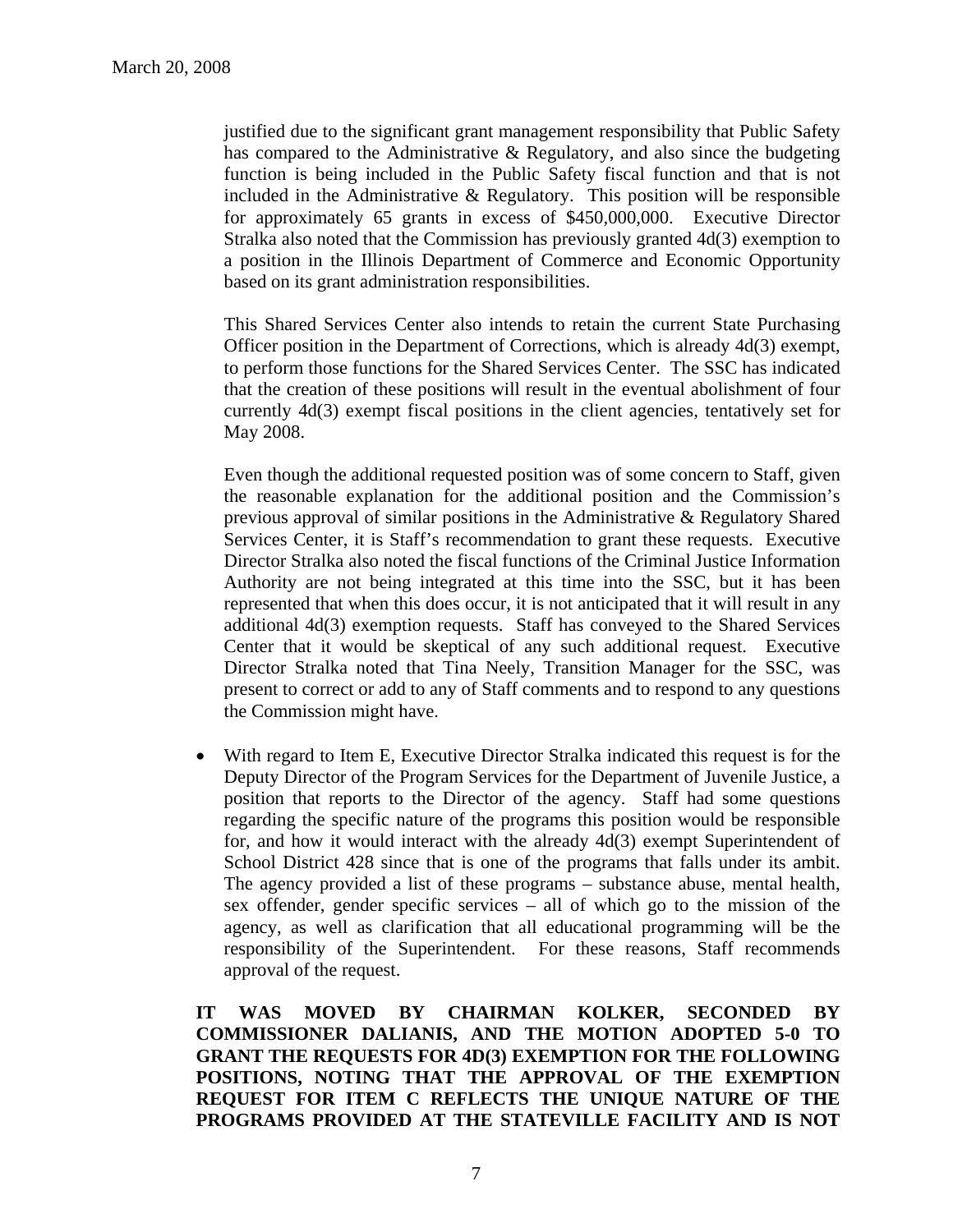# **PRECEDENT SETTING FOR THE GRANTING OF PRINCIPAL POLICY EXEMPTIONS FOR MORE THAN ONE ASSISTANT WARDEN OF OPERATIONS AND ONE ASSISTANT WARDEN OF PROGRAMS AT ANY INDIVIDUAL CORRECTIONAL CENTER:**

# **The following 4d(3) exemption requests were granted on March 20, 2008:**

# **C. Illinois Department of Corrections**

| <b>Position Number</b>  | 40070-29-82-400-30-01                                              |
|-------------------------|--------------------------------------------------------------------|
| <b>Position Title</b>   | Senior Public Service Administrator                                |
| Bureau/Division         | <b>Stateville Correctional Center</b>                              |
| <b>Functional Title</b> | Assistant Warden of Operations-Northern Reception and              |
|                         | Classification Center (NR&CC)                                      |
| Incumbent               | None                                                               |
|                         | Warden of Stateville Correctional Center, who reports to District  |
| Supervisor              | 1 Deputy Director, who reports to the Chief of Operations, who     |
|                         | reports to the Chief of Staff, who in turn reports to the Director |
| ocation                 | Will County                                                        |

# **D1. Illinois Department of Corrections**

| <b>Position Number</b>  | 40070-29-40-310-00-01                                 |
|-------------------------|-------------------------------------------------------|
| <b>Position Title</b>   | Senior Public Service Administrator                   |
| Bureau/Division         | <b>Public Safety Shared Services Center</b>           |
| <b>Functional Title</b> | <b>Assistant Deputy Director of Fiscal Operations</b> |
| Incumbent               | None                                                  |
| Supervisor              | Fiscal Deputy Director, who reports to the Director   |
| Location                | <b>Sangamon County</b>                                |

## **D2. Illinois Department of Corrections**

| <b>Position Number</b>  | 40070-29-40-320-00-01                                     |
|-------------------------|-----------------------------------------------------------|
| Position Title          | Senior Public Service Administrator                       |
| Bureau/Division         | <b>Public Safety Shared Services Center</b>               |
| <b>Functional Title</b> | Assistant Deputy Director of Fiscal Accounting Compliance |
| Incumbent               | None                                                      |
| Supervisor              | Fiscal Deputy Director, who reports to the Director       |
| Location                | <b>Sangamon County</b>                                    |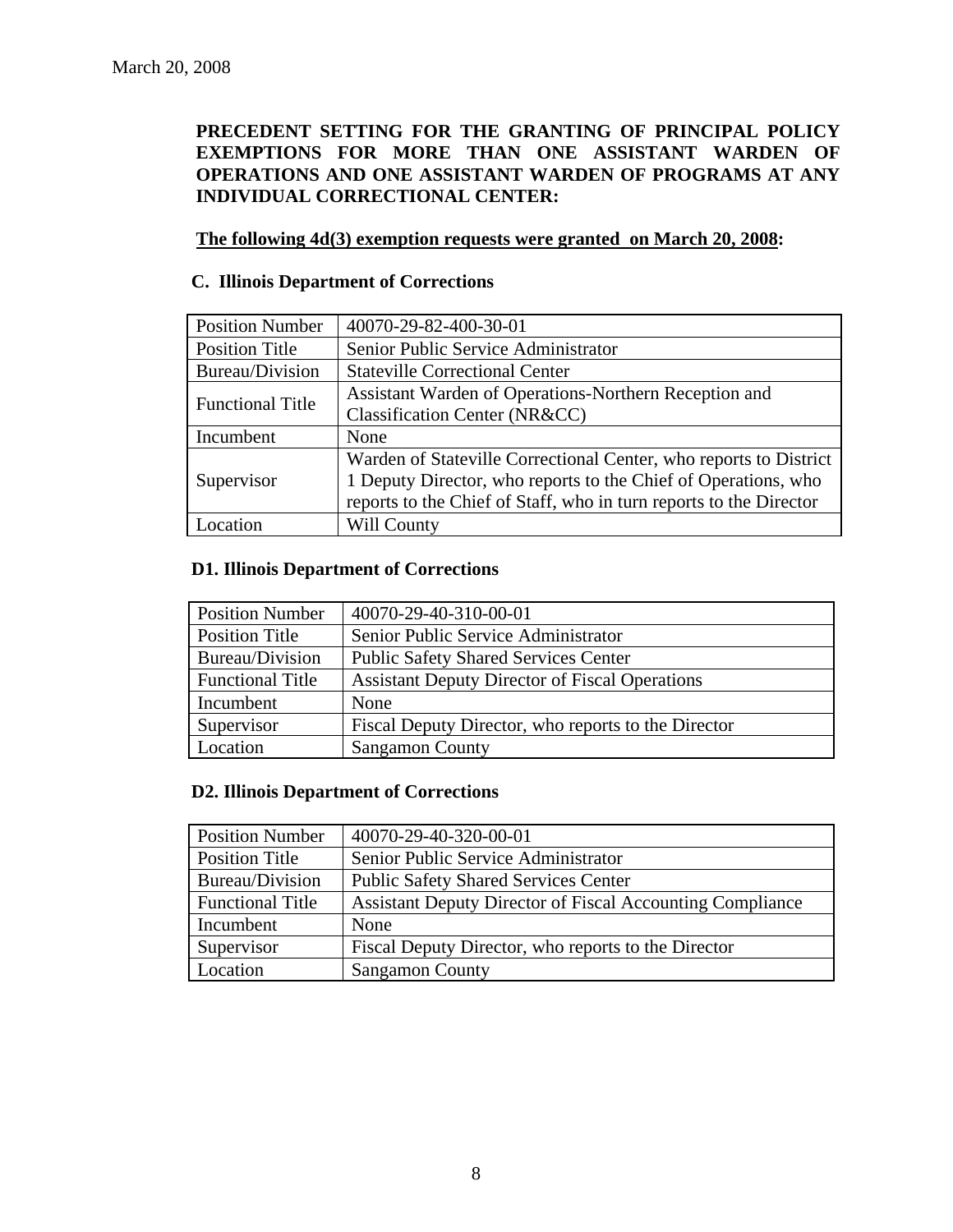| <b>Position Number</b>  | 40070-29-40-330-00-01                                         |
|-------------------------|---------------------------------------------------------------|
| <b>Position Title</b>   | Senior Public Service Administrator                           |
| Bureau/Division         | <b>Public Safety Shared Services Center</b>                   |
| <b>Functional Title</b> | <b>Assistant Deputy Director of Fiscal Strategic Planning</b> |
| Incumbent               | None                                                          |
| Supervisor              | Fiscal Deputy Director, who reports to the Director           |
| Location                | <b>Sangamon County</b>                                        |

#### **D3. Illinois Department of Corrections**

## **E. Illinois Department of Juvenile Justice**

| <b>Position Number</b>  | 40070-27-00-200-00-01                         |
|-------------------------|-----------------------------------------------|
| Position Title          | Senior Public Service Administrator           |
| Bureau/Division         | <b>Program Services</b>                       |
| <b>Functional Title</b> | Deputy Director, Division of Program Services |
| Incumbent               | None                                          |
| Supervisor              | Director                                      |
| Location                | <b>Sangamon County</b>                        |

## V. CLASS SPECIFICATIONS

• **None submitted.** 

**IT WAS MOVED BY CHAIRMAN KOLKER, SECONDED BY COMMISSIONER DALIANIS, AND THE MOTION ADOPTED 5-0 TO DISAPPROVE ANY CLASS SPECIFICATIONS RECEIVED BY THE COMMISSION NOT CONTAINED IN THIS REPORT TO ALLOW ADEQUATE STUDY.** 

## VI. MOTION TO GO INTO EXECUTIVE SESSION

**IT WAS MOVED BY COMMISSIONER PETERSON, SECONDED BY COMMISSIONER EWELL, AND BY ROLL CALL VOTE THE MOTION ADOPTED 5-0 TO HOLD AN EXECUTIVE SESSION PURSUANT TO SUBSECTIONS 2(c)(1), 2(c)(4), AND 2(c)(11) OF THE OPEN MEETINGS ACT.** 

| <b>KOLKER</b>   | YES  | <b>EWELL</b>    | YES |
|-----------------|------|-----------------|-----|
| <b>PETERSON</b> | YES. | <b>DALIANIS</b> | YES |
| <b>BUKRABA</b>  | YES. |                 |     |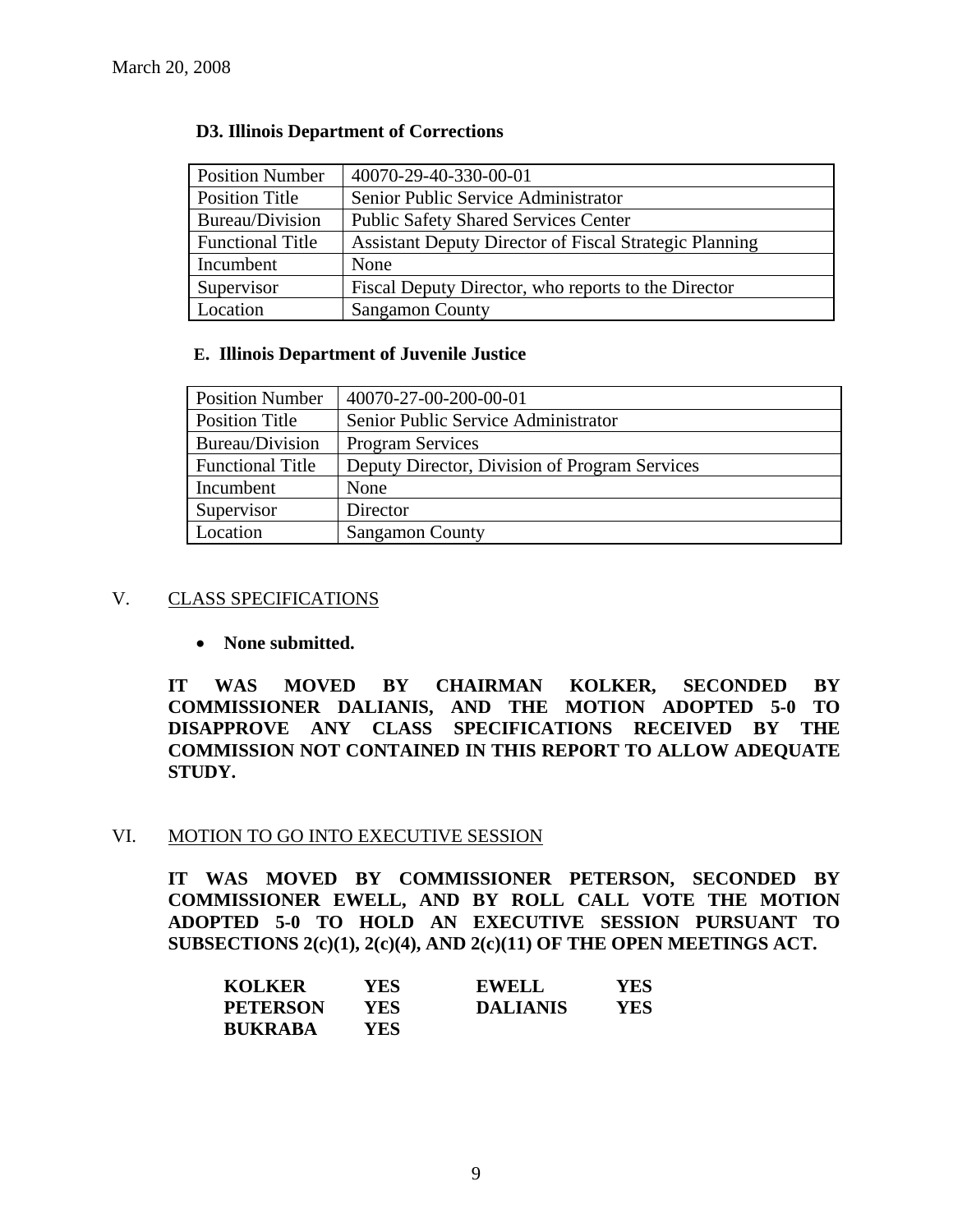# VII. RECONVENE MEETING

Upon due and proper notice the regular meeting of the Illinois Civil Service Commission was reconvened at 160 North LaSalle Street, Suite S-901, Chicago, Illinois at 10:05 a.m.

## PRESENT

Chris Kolker, Chairman; Raymond W. Ewell, Barbara J. Peterson, Betty A. Bukraba, and Ares G. Dalianis, Commissioners; Daniel Stralka, Executive Director; and Andrew Barris of the Commission staff.

# VIII. NON-MERIT APPOINTMENT REPORT

The Personnel Code permits non-merit appointments for a limited period of time, i.e., emergency appointments shall not exceed 60 days and shall not be renewed, and positions shall not be filled on a temporary or provisional basis for more than six months out of any twelve-month period. Consecutive non-merit appointments are not violative of the Code, however, they do present a possible evasion of merit principles and should be monitored. Set forth below is the number of consecutive non-merit appointments made by each department. These statistics are from the Department of Central Management Services' Consecutive Non-Merit Report.

| Agency                                 | 1/31/08        | 2/29/08          | 2/28/07        |
|----------------------------------------|----------------|------------------|----------------|
| Agriculture                            |                | 2                |                |
| Arts Council                           |                |                  |                |
| <b>Central Management Services</b>     | $\overline{2}$ | 3                |                |
| <b>Children and Family Services</b>    | 4              | 3                | 8              |
| <b>Employment Security</b>             | 0              | 0                | $\overline{2}$ |
| Financial and Professional Regulation  | 0              |                  |                |
| <b>Healthcare and Family Services</b>  | 6              | 16               | 6              |
| <b>Historic Preservation</b>           |                | 0                |                |
| <b>Human Services</b>                  | 4              | 3                | 3              |
| <b>Natural Resources</b>               |                | 1                | 3              |
| Property Tax Appeal Board              | 0              | $\boldsymbol{0}$ | $\overline{2}$ |
| Public Health                          | 0              | 1                | 0              |
| <b>State Fire Marshal</b>              | 0              | 0                |                |
| <b>State Retirement Systems</b>        | 0              | 0                |                |
| Transportation                         | 62             | 70               | 90             |
| Veteran's Affairs                      | 0              |                  | $\overline{2}$ |
| <b>Workers' Compensation Committee</b> | 0              | $\mathfrak{D}$   |                |
| Totals                                 | 88             | 104              |                |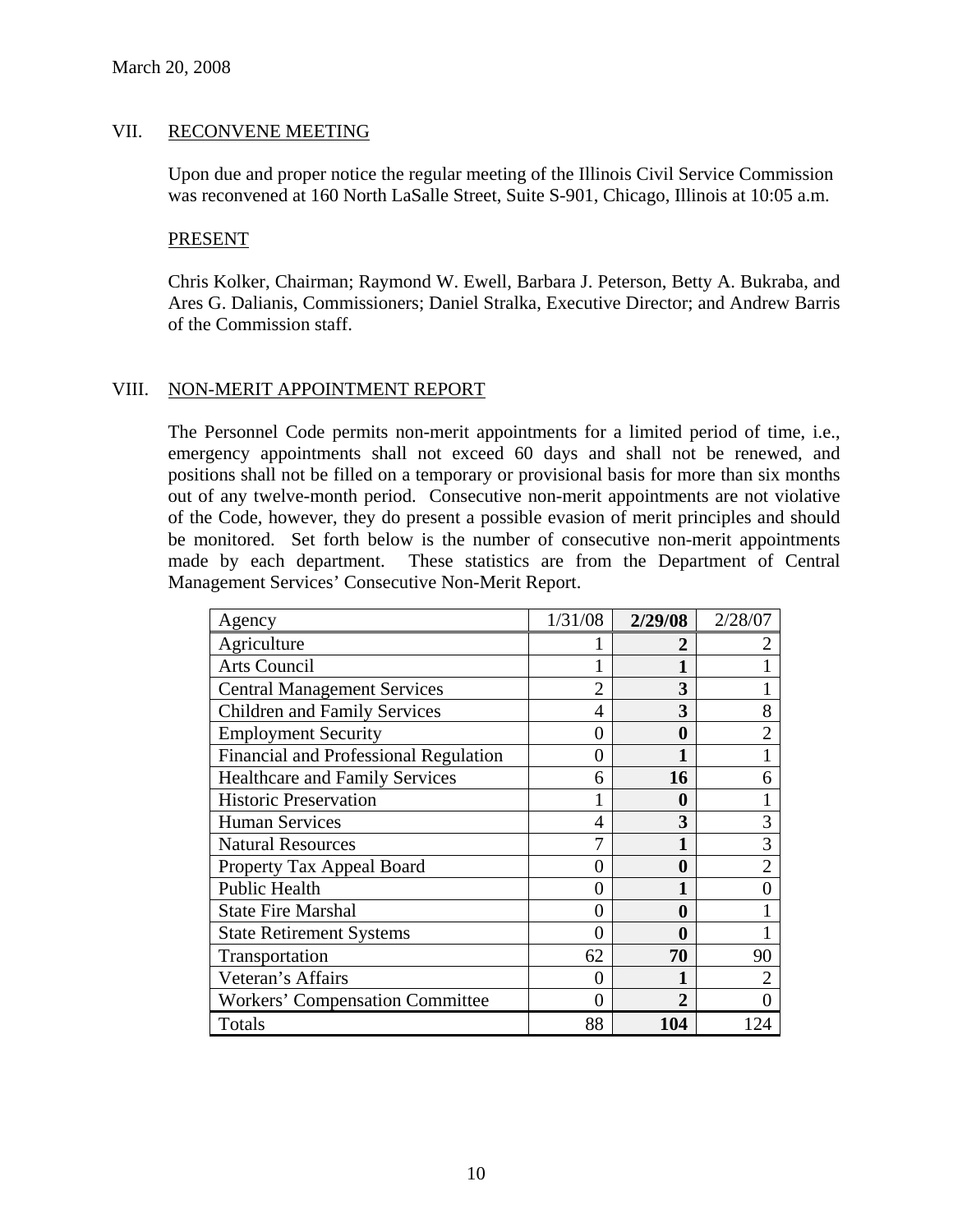# IX. PUBLICLY ANNOUNCED DECISIONS RESULTING FROM APPEAL

# • **DISCHARGE**

#### **DA-21-07**

|           | Employee   Kimberly A. White                                                                                                                   | <b>Appeal Date</b>      | 1/02/07              |
|-----------|------------------------------------------------------------------------------------------------------------------------------------------------|-------------------------|----------------------|
| Agency    | DOC                                                                                                                                            | <b>Decision Date</b>    | 3/07/08              |
| Type      | Discharge                                                                                                                                      | ALJ                     | <b>Barris</b>        |
| Change(s) | Drug test results of urine sample were<br>reported as: "Substituted; not consistent<br>with normal human urine" in violation of<br>DOC policy. | Recommended<br>Decision | Discharge<br>upheld. |

**IT WAS MOVED BY COMMISSIONER PETERSON, SECONDED BY COMMISSIONER DALIANIS AND BY ROLL CALL VOTE OF 5-0 THE MOTION ADOPTED TO AFFIRM AND ADOPT THE ADMINISTRATIVE LAW JUDGE'S RECOMMENDED DECISION THAT THE WRITTEN CHARGE FOR DISCHARGE HAS BEEN PROVEN AND DOES WARRANT DISCHARGE FOR THE REASONS SET FORTH IN THE RECOMMENDED DECISION.** 

| <b>KOLKER</b>   | YES. | <b>EWELL</b>    | YES |
|-----------------|------|-----------------|-----|
| <b>PETERSON</b> | YES  | <b>DALIANIS</b> | YES |
| <b>BUKRABA</b>  | YES  |                 |     |

## X. APPEALS TERMINATED WITHOUT DECISION ON THE MERITS

## • **DISMISSED**

#### **DA-29-08**

|           | Employee   Debra C. Blakey                    | <b>Appeal Date</b>   | 12/20/07             |
|-----------|-----------------------------------------------|----------------------|----------------------|
| Agency    | <b>DHS</b>                                    | <b>Decision Date</b> | 02/19/08             |
| Type      | Discharge                                     | ALJ                  | <b>Andrew Barris</b> |
| Change(s) | Ineligible for temporary leave of Recommended |                      | Dismissed subject    |
|           | absence when arbitrator ruled                 | Decision             | to approval of       |
|           | she was permanently disabled                  |                      | Commission; settled. |

**IT WAS MOVED BY CHAIRMAN KOLKER, SECONDED BY COMMISSIONER DALIANIS AND BY ROLL CALL VOTE OF 5-0, THE MOTION ADOPTED TO AFFIRM AND ADOPT THE ADMINISTRATIVE LAW JUDGE'S RECOMMENDED DECISION TO DISMISS THE APPEAL.** 

| <b>KOLKER</b>   | YES | <b>EWELL</b>    | YES |
|-----------------|-----|-----------------|-----|
| <b>PETERSON</b> | YES | <b>DALIANIS</b> | YES |
| <b>BUKRABA</b>  | YES |                 |     |